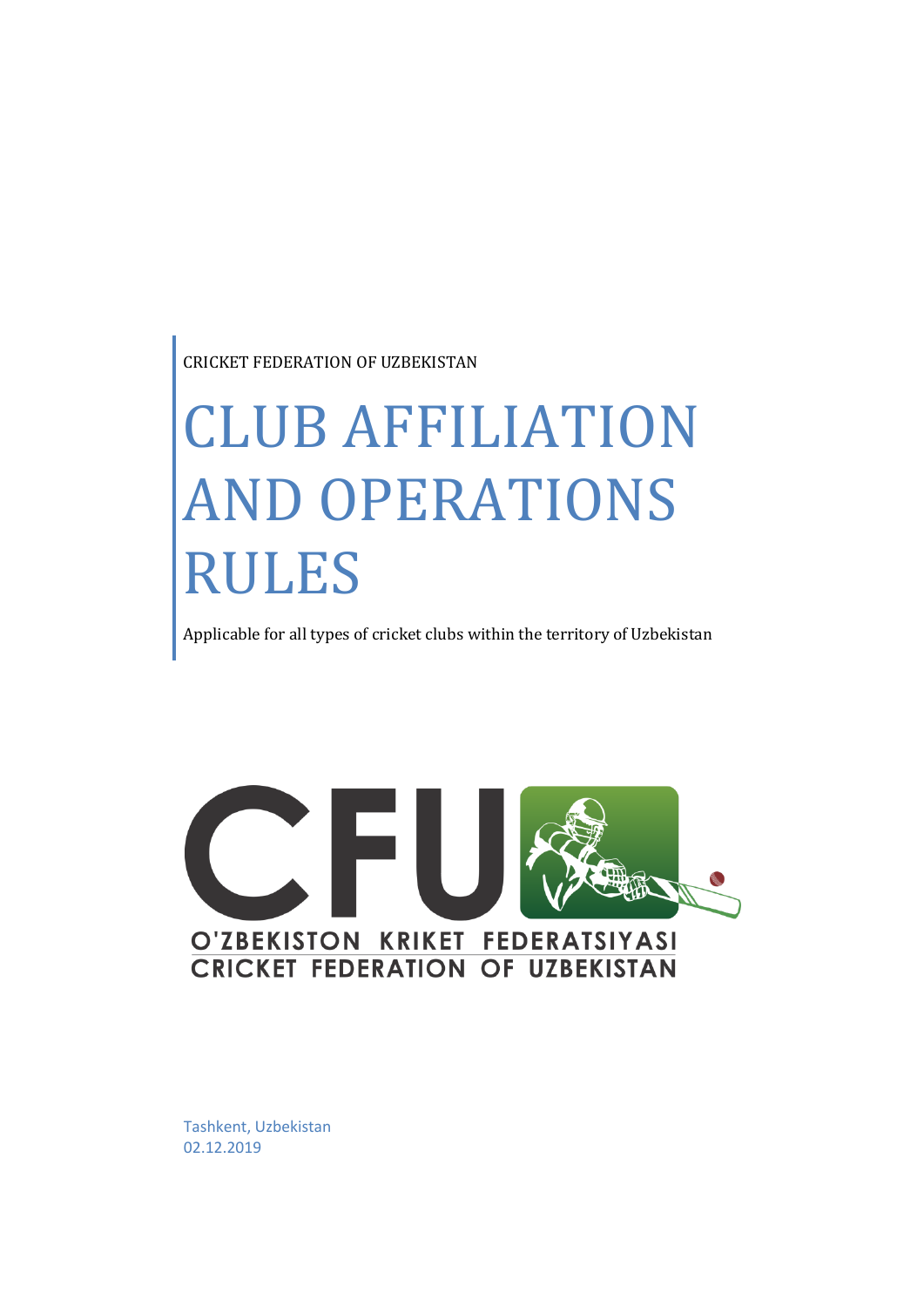

## **CLUB AFFILIATION AND OPERATIONS RULES (To be promulgated by the CCA as approved by the CFU)**

*NOTE: These Rules must be complied with by the First Cricket Clubs recognized by the CFU and shall be adopted by the First Board of the CCA as notified pursuant to appropriate Clause of the CFU Constitution.*

In exercise of powers conferred under Article 33 of the Constitution of the City Cricket Association these Rules are promulgated with the approval of the Cricket Federation of Uzbekistan.

## **1. These rules may be called the Club Affiliation and Operation Rules 2020 and shall come into force at once.**

### **2. Definitions:**

(1) In these rules;

a) "**Association**" means the City Cricket Association;

b) "**Affiliate Member**" means a member recognized by the Association pursuant to fulfillment of criteria prescribed under Rule 5;

c) "**Associate Member**" means a member recognized by the Association pursuant to fulfillment of criteria prescribed under Rule 6;

d) "**Federation**" or "CFU" where used means Cricket Federation of Uzbekistan;

e) "**City Cricket Association**" or "CCA" means the City Cricket Association constituted and operating pursuant to the CFU Constitution and to which a Club is affiliated with;

f) "**Club**" means the cricket club duly organized and established and recognized by and affiliated with the respective Association pursuant to the applicable rules/ regulations and Constitution(s) of the CFU/ CA/ CCA, within whose jurisdiction the Club exists;

g) "**Cricket Association**" or "CA" means a Cricket Association constituted and operating pursuant to the CFU Constitution and to which the Association is affiliated with;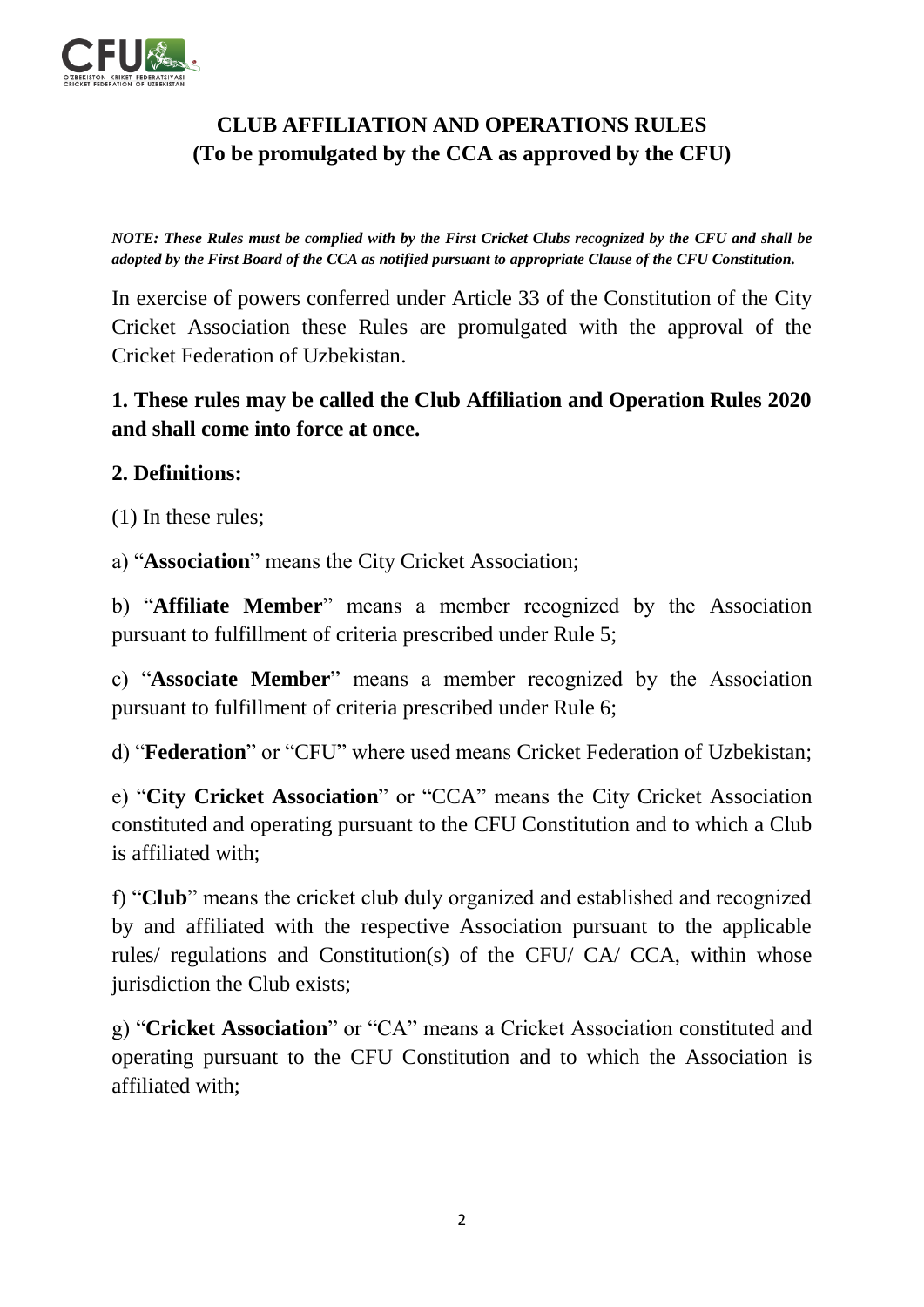

h) "**Dues**" includes annual subscription, registration fee, guarantee money of match(es), tournament fees or any other levy or charge or any fine imposed by the CFU, Cricket Association or the Association;

i) "**Financial Year**" means a year commencing on the 1st of July in every calendar year and ending on the 30th of June of the succeeding year;

j) "**Full Member**" means a member recognized by the Association pursuant to fulfillment of criteria prescribed under Rule 7;

k) "**General Body**" means the General Body of the Club;

l) "**Inspector**" means any person nominated by the CFU to undertake a physical inspection of a Club having been granted provisional registration and scrutiny of its mandatory records;

m) "**Inspection Report**" means a report submitted by the Inspector, pursuant to the inspection and scrutiny of a provisionally registered Club;

n) "**Member**" means a Club granted recognition by the Association and affiliated with the Association as an active or in active member;

o) "**Office Bearer**" means the President, Treasurer or any other office created by the General Body as the context may require;

p) "**Playing Member or Non-Voting Playing Member**" means an individual who is selected or is available for selection to any cricket team of the Club but is not a Voting Member;

q) "**President**" means the President of the Club recognized and affiliated with the Association;

r) "**Treasurer**" means the Treasurer of the Club elected by the General Body;

s) "**Undertaking**" means the undertaking given by the Office Bearer(s) of the Club in the format provided by the CFU from time to time; and

t) "**Voting Member**" means a person who is resident of the local area or the city or town in which the Club is located and is either founding member or is approved as a member by the other Voting Members by majority subject to payment of prescribed Dues.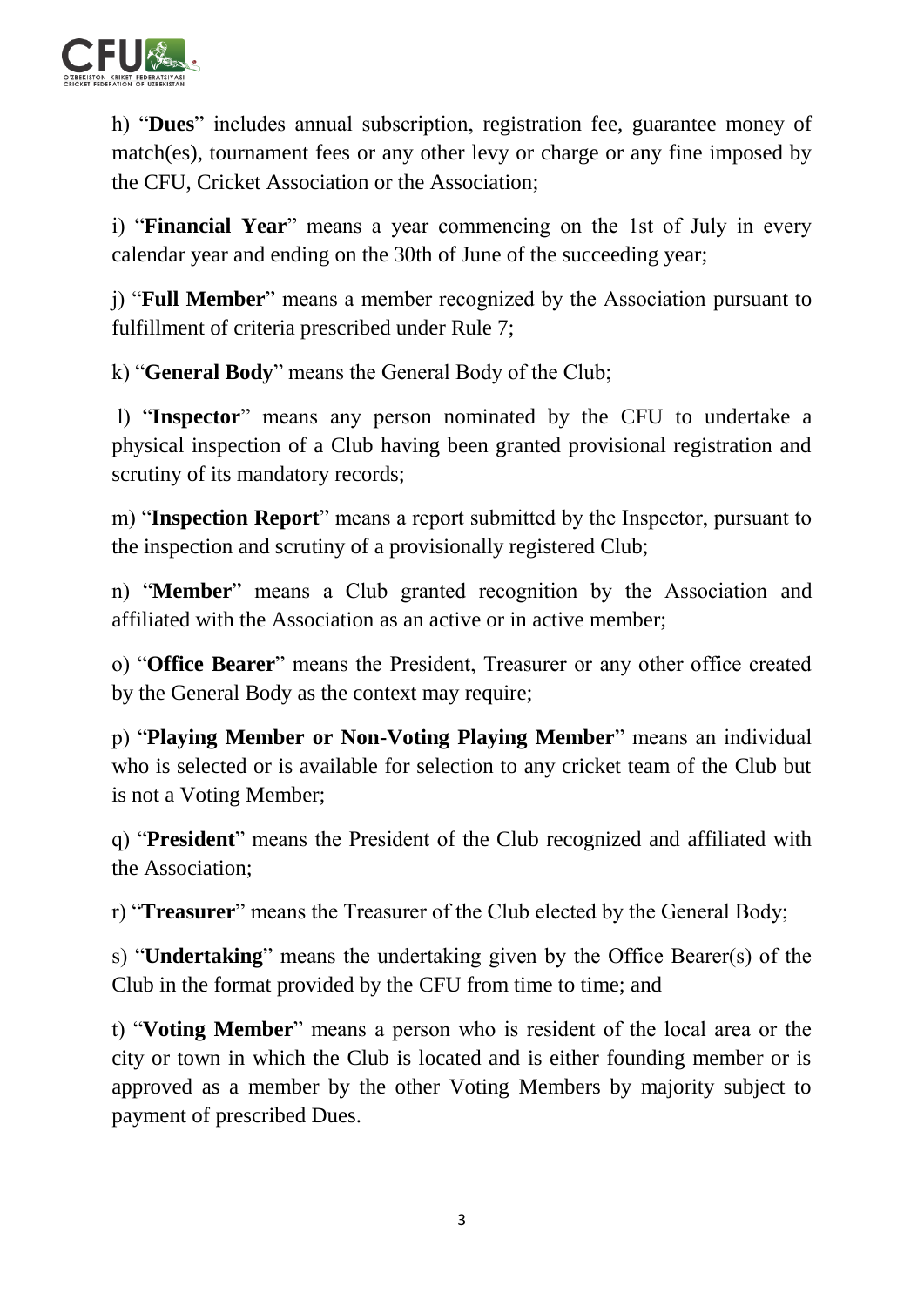

## **3. Category of Clubs:**

(1) There shall be **three** categories of recognition and affiliation granted by the Association to Clubs as follows;

(a) *Affiliate Member*;

- (b) *Associate Member*; and
- (c) *Full Member*

(2) The recognition status of a Club maybe upgraded or downgraded by the Association pursuant to an annual review of performance and affiliation criteria, or on the application of a Club for consideration of upgrade or downgrading of its status, or as a result of penalty or action taken by the Association.

(3) An Affiliate Member Club shall, pursuant to fulfillment of the recognition criteria prescribed under Rule 5, become a member of the General Body of the Association and shall have the right to have one team participate in tournaments conducted by the Association; however, it shall have no voting rights.

(4) An Associate Member Club shall, pursuant to fulfillment of the recognition criteria prescribed under Rule 6, become a member of the General Body of the Association; have the right to have up to two teams participate in tournaments conducted by the Association; and have the right to one vote.

(5) A Full Member Club shall, pursuant to fulfillment of the recognition criteria prescribed under Rule 7, become a member of the General Body of the Association; have the right to have any number of teams participate in tournaments conducted by the Association; and have the right to one vote as a member of the General Body of the Association. Full Members shall be the direct and primary beneficiaries of grants and funding for development of junior cricket as per the policy of the CFU.

(6) Any member Club having its recognition status suspended for any reasons provided for in these Rules or the Constitution of the Association or the Constitution of the Club shall be declared an Inactive Club. Such suspension shall be of a temporary nature and shall not represent a final termination of the recognition and affiliation of the Club.

(7) All Voting Members of a Club must be above eighteen (18) years of age.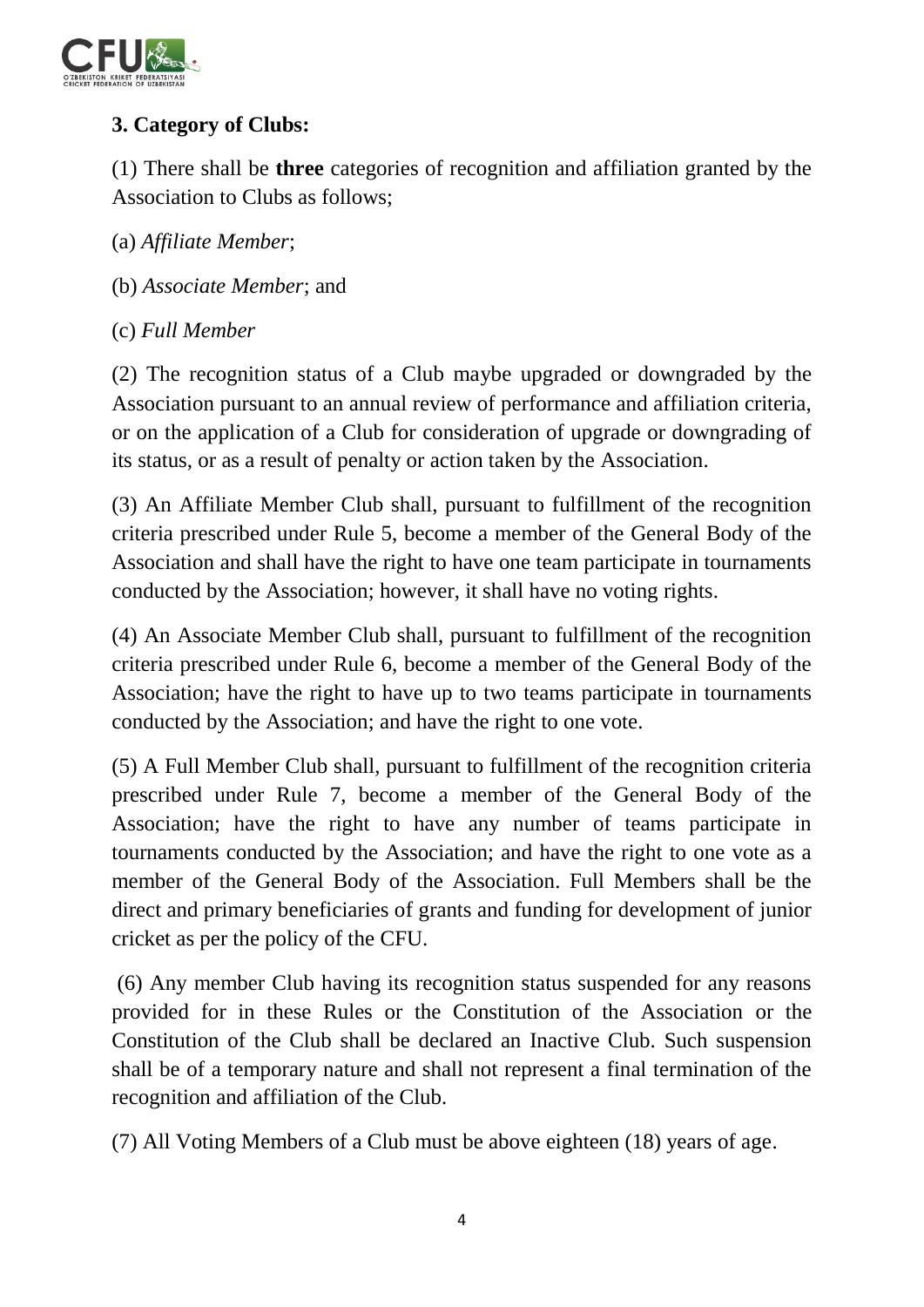

## **4. Application for Recognition and Provisional Registration:**

(1) Any Club desirous of being recognized and affiliated with the Association as a member shall apply through the prescribed form along with;

*i) payment of a non-refundable Registration Fee of Sums. 300,000.00;* 

*ii) a valid functional email and postal address; and iii) evidence of having fulfilled the criteria prescribed for the category of recognition it seeks.* 

(2) A Club submitting an application shall be, within seven working days, granted a provisional registration for a period not exceeding sixty days.

(3) A Club having been granted provisional registration shall be inspected and scrutinized by the Association to determine whether it fulfills the prescribed criteria for the applied category of membership. During such period the Club shall not be permitted to participate in tournaments organized by the Association or have any other rights available to a member of the Association.

(4) In the event the Association fails to inspect and scrutinize a provisionally registered Club within sixty days of having acquired its provisional registration, that Club may file a complaint before the Cricket Association or the CFU to seek its inspection and scrutiny by the Association or the CFU as the case maybe, which shall be so conducted within thirty days of submitting the complaint. Any party aggrieved of the decision of the Cricket Association or the CFU may file an appeal under an appropriate Clause of the CFU Constitution.

#### **5. Criteria for Recognition as an Affiliate Member Club:**

(1) Any Club desirous of being recognized and affiliated with the Association as an Affiliate Member shall fulfill the following requirements at the time of applying;

*(a) has not less than five Voting members of the Club;* 

*(b) has not less than eighteen Playing Members of the Club irrespective of their status as Voting or Non-Voting Playing Members;* 

*(c) has a postal mailing address for the Club or its President from where the Club conducts its operations;* 

*(d) has a functioning email address in the name of the Club;*

*(e) has submitted an undertaking by the Voting Members to pay the Annual Membership Fee of Sums.300,000.00; and*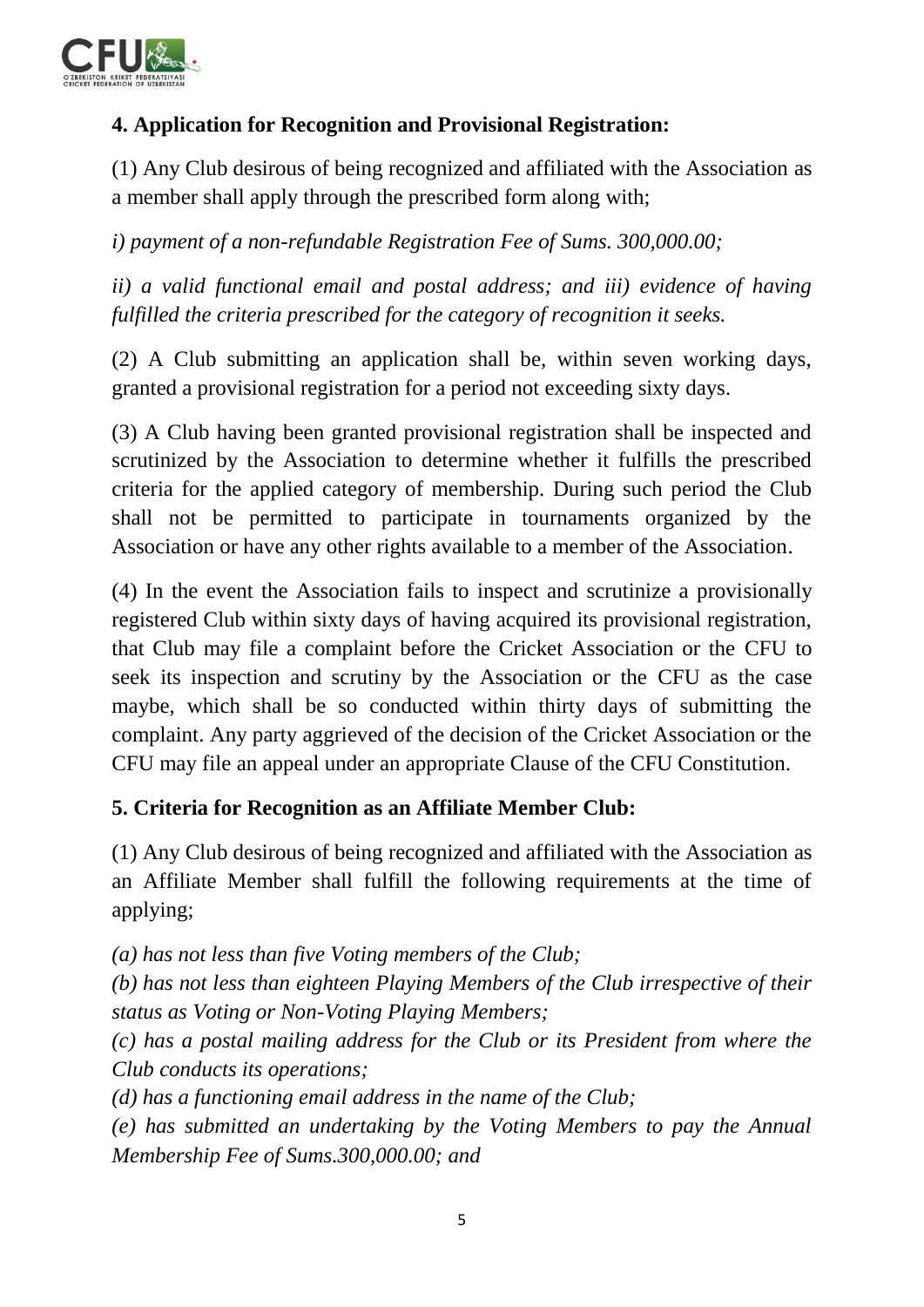

*(f) has submitted an undertaking by the Voting Members to abide by the Constitution and Rules of the Association.* 

#### **6. Criteria for Recognition as an Associate Member Club:**

(1) A Club shall be granted recognition as an Associate Member of the Association upon fulfilling the following minimum mandatory criteria;

*(a) has a validly adopted and executed a Club constitution as prescribed by the CFU and the Association;* 

*(b) has available and has maintained the following documents and records in original;*

*i. Due notice of each General Body meeting; ii. Attendance sheet duly signed by the participants of the General Body meetings; iii. Minutes of the General Body meetings convened; iv. Notifications of elected office bearers of the Club; v. Annual accounts (in the form of simple receipts and payments account), if the Club has completed a Financial Year since inception; and vi. Valid email and postal address.*

*(c) has at least ten voting members;* 

*(d) has at least eighteen Playing Members, whether Voting or Non-Voting, of which at least two are under the age of 18 years;* 

*(e) has participated in all mandatory tournaments organized by the Association subject to the Club having been recognized for a period of more than twelve months; Provided that, if for any reason the Association fails to organize the mandatory tournaments then other tournaments as approved by the Cricket Association of the Board, in which the Club has participated, shall be considered.*

*(f) has available for its payers a net practice area of standard specifications where playable pitches, turf and/or cemented, are available and in respect of which a valid NOC/permission letter from the relevant authority or owner whose area/location is being used for net practice. The NOC/permission must contain the following information;*

*i. Details of the usage of the net practice arrangements; ii. Rent being charged from the Club; iii. The date of grant and the expiry date of the NOC/permission; and*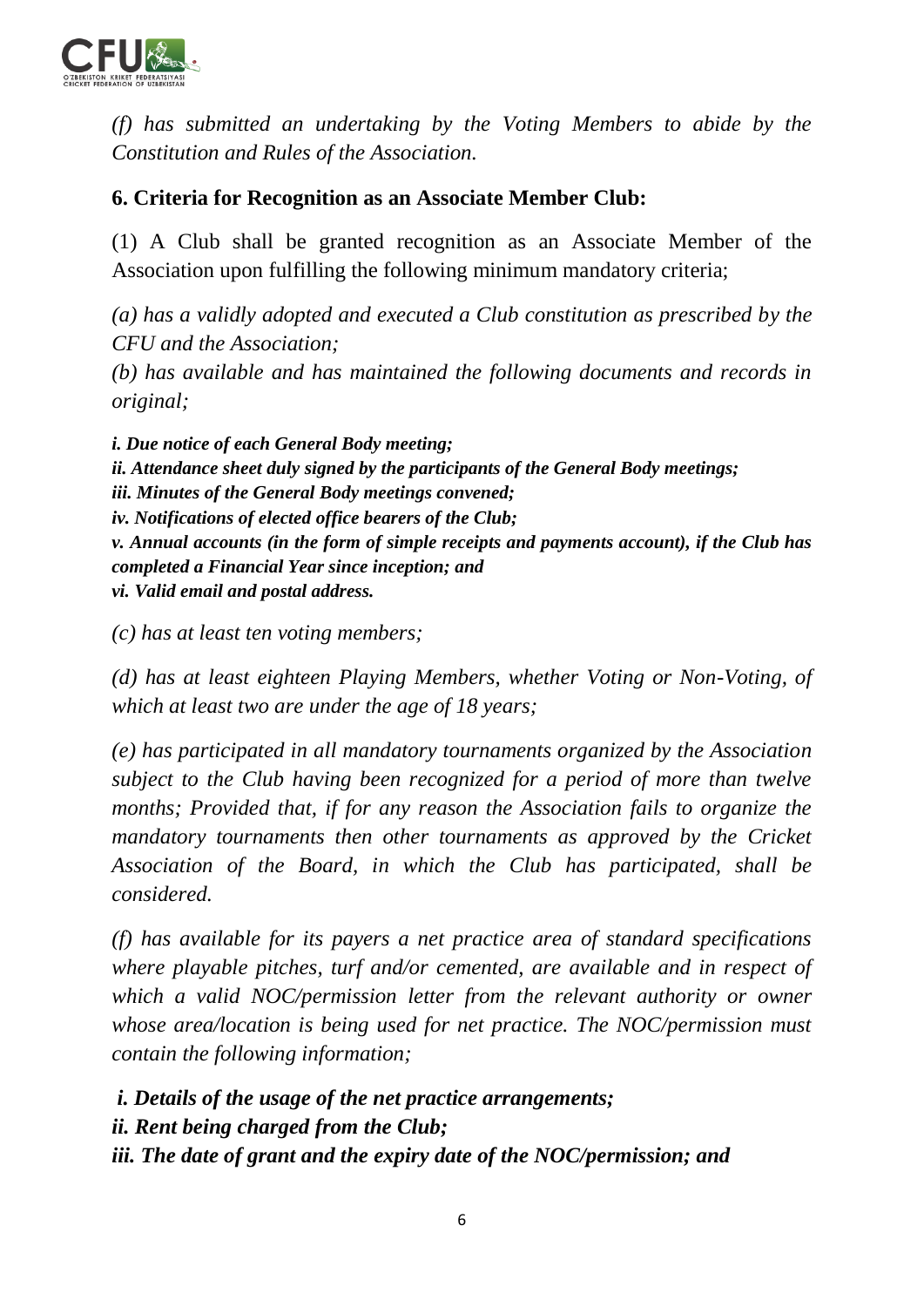

## *iv. A declaration and proof that the authority/owner owns and controls the area/location and is duly authorized to grant the NOC/permission to the Club.*

*(g) No other Club uses the same pitch and net at the same time as the Club;* 

*(h) has a qualified coach having minimum CFU level –I certification and an executed contract with the coach;*

**(i) is maintaining the following official records;** 

*i. Score sheets of the tournaments and matches participated by the Club; ii. Player record of tournaments and matches in statistical terms (average/ percentage wise) in respect of batting, bowling etc.; and iii. Copies of Player Registration Cards issued to each player.*

*(j) ensures that a voting or non-voting member or playing member of the Club is not a member or Playing Member of any other Club affiliated with the Association or any other Association recognized by the CFU.* 

### **7. Criteria for Recognition as a Full Member Club:**

(1) A Full Membership shall be granted to a Club who in addition to fulfilling the criteria prescribed for an Associate Member under rule 6, fulfills the following criteria;

*(a) has at least 15 Voting Members;* 

*(b) has a dedicated cricket ground as per the grounds policy of the Board and not used by any other Club;* 

*(c) has dedicated multiple nets of specified standard;* 

*(d) has available more than three turf pitches;* 

*(e) has available a gymnasium for use by players during a dedicated period;* 

*(f) has an operational and independent administrative office;* 

*(g) has available ground equipment (pitch covers, manual roller, grass cutting machine etc.) as per the grounds policy of the CFU;* 

*(h) has installed water system for the ground; and* 

*(i) has active junior teams of Under 13 and Under 16 age groups.*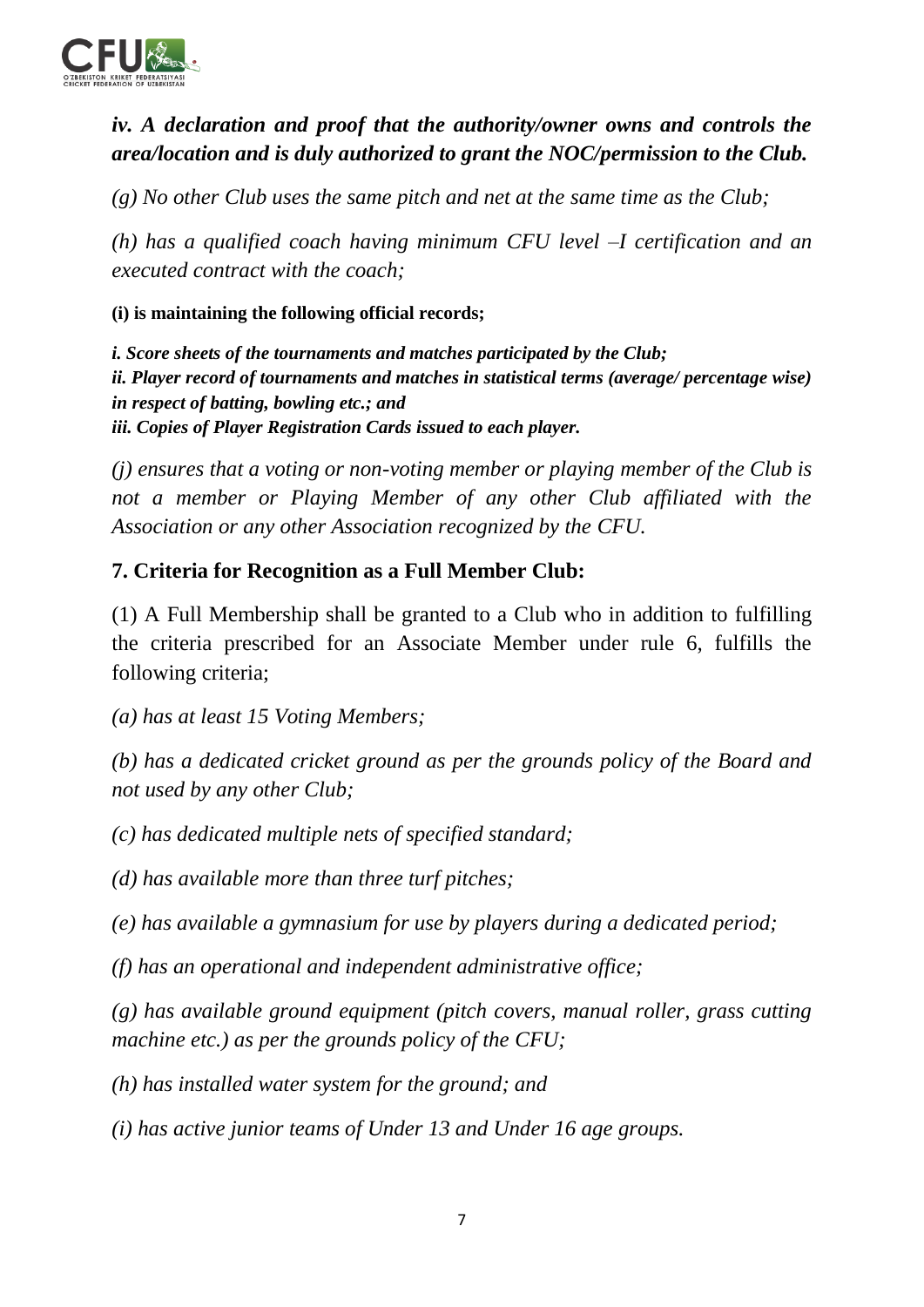

## **8. Initial Inspection:**

(1) The Association shall undertake a physical inspection of a Club having been granted provisional registration and scrutiny of its mandatory records to confirm the valid existence of the mandatory criteria for grant of membership.

(2) The inspection shall be carried out on a date fixed by the Association by an Inspector in accordance with the prescribed scrutiny procedure.

(3) The Inspector or the Association shall inform the Club at least seven days in advance of the documents, personnel and facilities to be inspected. The Club shall be exclusively responsible to provide all original documents as required by the Inspector and present all identified personnel and provide access to the listed facilities.

(4) The Inspector shall retain copies of all original documents produced and certify the same subsequent to any third party verification as may be necessary. All Playing Members will appear before the Inspector in white playing kits and shall only be identified through their original NICs or Valid International Passport (VIP), or Birth Certificate and Player Registration Card to be presented at the time of Inspection.

(5) The Inspector shall prepare a video of the facilities inspected and photographs of personnel presented for purposes of the Inspection Report.

(6) The Inspector shall subsequent to completion of Initial Inspection submit to the Secretary of the Association the complete Inspection Report along with copies of all documents, material, videos and photographs and an assessment of the Club corresponding to the mandatory criteria for recognition and affiliation.

(7) If the Inspection Report declares the Club as qualified in terms of criteria, the Association shall within seven days of the submission of the Inspection Report grant the relevant membership to the Club and notify the same to the CFU.

(8) If the Inspection Report declares the Club as having failed to meet the criteria for membership, the Association shall within seven days issue a notice to the Club with a copy of the Inspection Report to submit any objections the Club may have to the Inspection Report and such objections shall be heard at a personal hearing of the Club by the Membership Committee of the Association comprising representatives of the Cricket Association consisting of the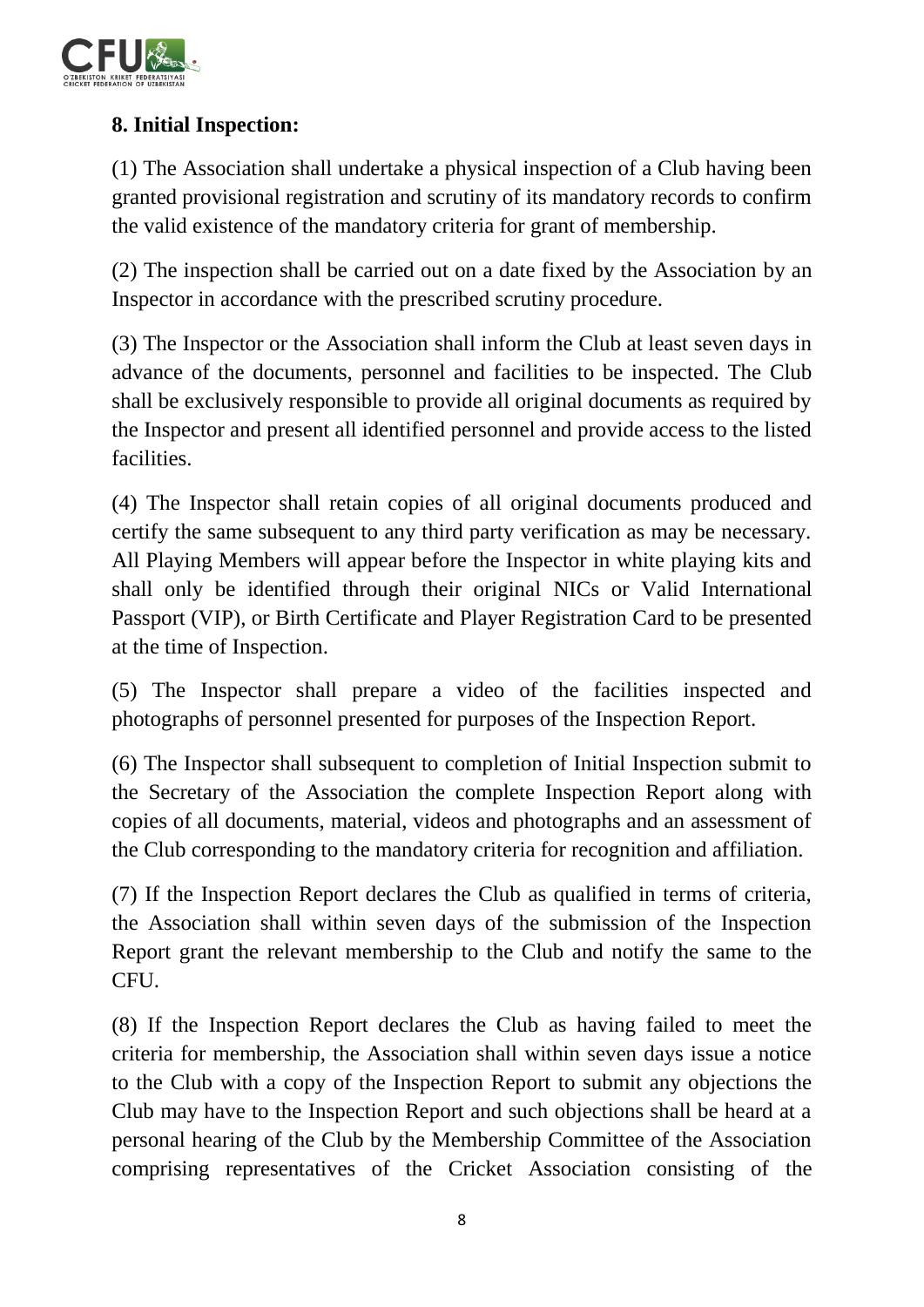

President, one other office bearer and one permanent member of the Cricket Association. The Club may appeal the decision of the Membership Committee as per appropriate Clause of the CFU Constitution.

(9) The Association shall retain a digital copy of the Inspection Report at all times.

## **9. Periodical Inspection:**

(1) The Association shall conduct a periodical inspection of each member Club once every two years subsequent to having been granted recognition and affiliation as a Full, Associate or Affiliate Member.

(2) The President of the Association may by written order on a complaint received against a Club relating to its failure to comply with the membership criteria or active playing status direct a Special Inspection of the Club to be carried out by the designated Inspector.

(3) The Association shall give the Club notice of Inspection at least fourteen days in advance and Inspection shall be carried out by the designated Inspector on the date scheduled.

(4) All provisions of Rule 7 shall apply mutatis mutandis to an Inspection carried out under Rule 8.

#### **10. Inactive Status Notification:**

(1) The Association shall issue a provisional order declaring the Club to be inactive pursuant to which the recognition and affiliation of the Club shall stand provisionally suspended if a member Club commits any of the following acts:

*(a) fails to maintain its Active Playing Status;* 

*(b) fails a periodical Inspection;* 

*(c) fails to maintain the minimum mandatory criteria for the relevant category of membership at any time;*

*(d) fails to pay the Annual Subscription Fee or late payment fine thereon;* 

*(e) fails to participate in mandatory tournaments organized by the Association;*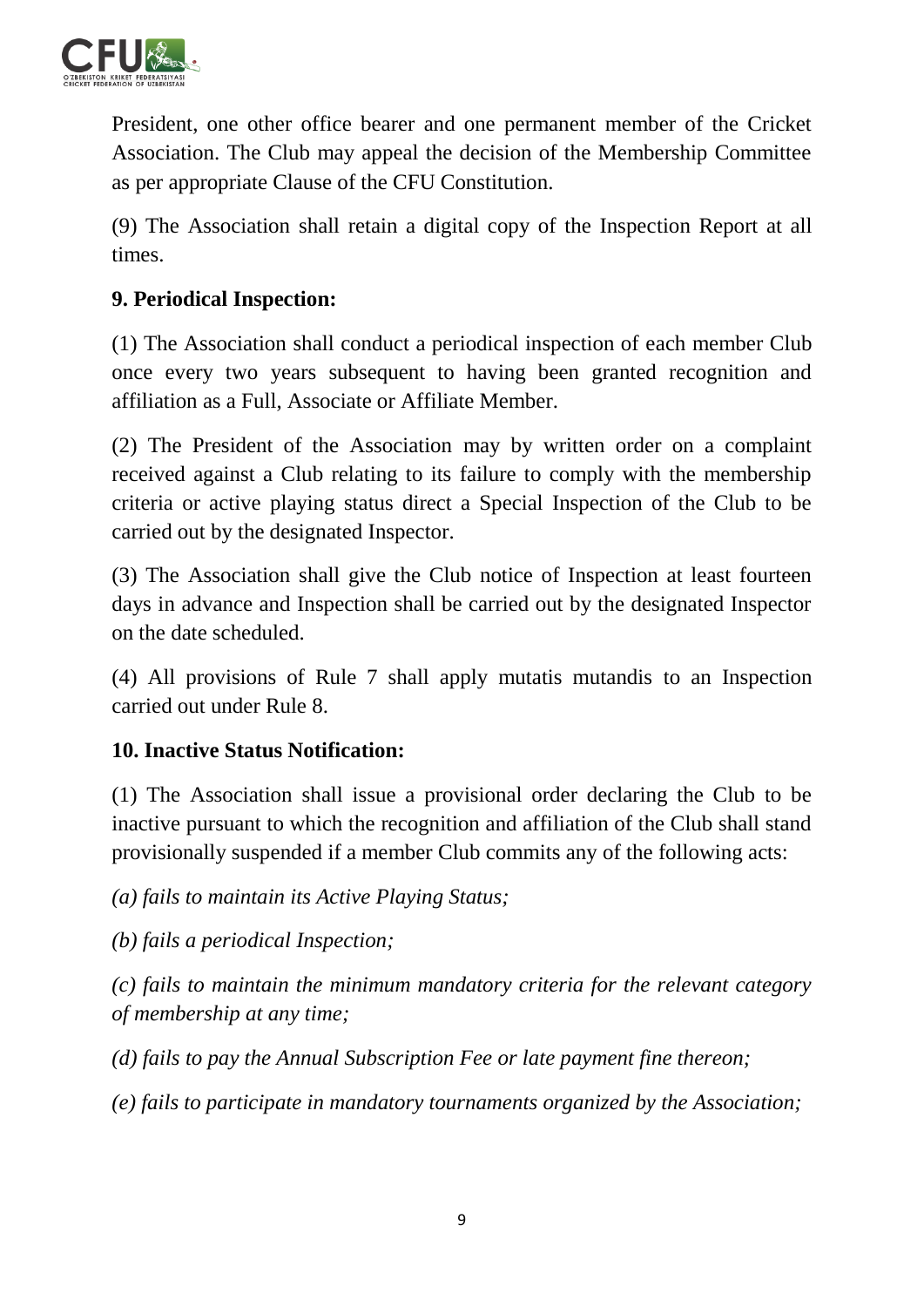

*(f) conduct of the their officials is not within the spirit of the game, during matches or official meetings or the Club or any of its office bearers violates the code of conduct;* 

*(g) is represented by a player in official Club tournaments who is not registered on behalf of the Club with the Association;* 

*(h) fails to submit original and verified record and/or submits a forged or invalid document; and* 

*(i) any other misconduct which may be considered as inappropriate by the Association pursuant to the Constitution of the Association or the CFU or any rules, bye laws or directions issued by the Association or the CFU.*

(2) The Association shall provide reasons for its provisional order to the Club and grant the Club thirty days to submit its objections and hear the Club prior to issuing a final decision.

(3) Pursuant to a hearing the Association may for reasons to be stated declare by notification of Inactive Status as to the Clubs membership for a specific period or till compliance with conditions imposed. The Club may prefer an appeal as per appropriate Clause of the CFU Constitution.

(4) The Association may also issue a notification of Inactive Status pursuant to a penalty imposed upon the Club by the Association or the CFU.

(5) A Club notified as having Inactive Status shall not be permitted to attend or vote at General Body Meetings of the Association or participate in any event, tournament or operations of the Association during the period of such notification of Inactive Status.

(6) The Club's membership shall stand fully restored upon the period of notification of Inactive Status expiring.

(7) An Inactive Club if it fails to fulfill the conditions of restoration or rectify the reasons for Inactive Status upon the completion of the period of the Inactive Status as stated in the notification shall have its membership terminated by the Association pursuant to a notice and hearing granted to the Club. The Club may prefer an appeal as per appropriate Clause of the CFU Constitution.

(8) The Office Bearers of a Club declared as having Inactive Status or its membership terminated shall not be permitted to become members of or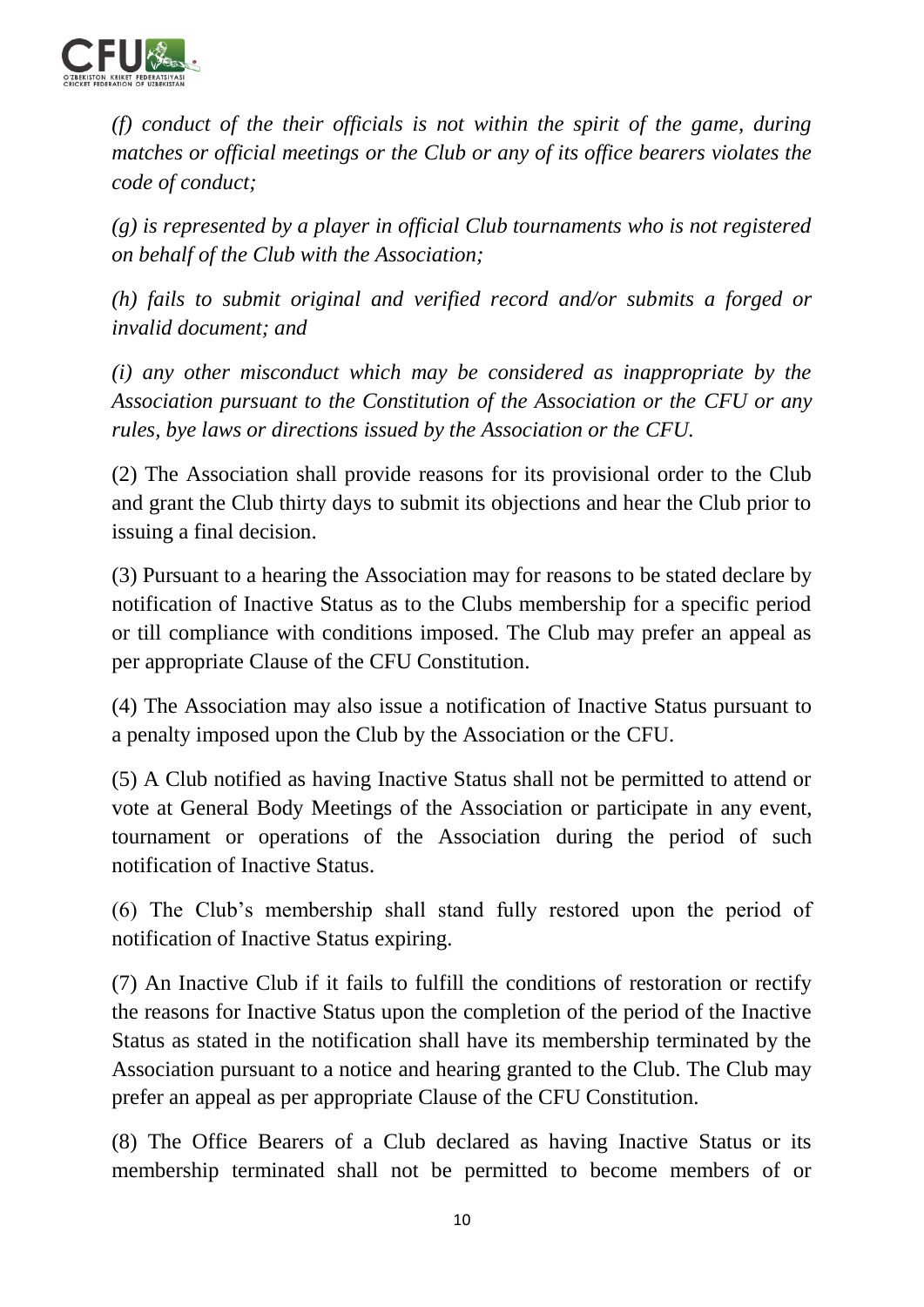

represent any other affiliated Club for the period the Club remains at Inactive Status or in the event of termination for a period of five years from the date of termination.

(9) Playing Members of an Inactive Club may transfer their registration as players to another Club subject to having first terminated their membership with the Inactive Status Club.

### **11. Active Playing Status:**

(1) A Club shall maintain its Active Playing Status at all times during its recognition with the Association.

(2) An Active Playing Status shall require a member Club to;

(a) at all times not less than eighteen Playing Members registered; and

(b) participate in all mandatory tournaments organized by the Association.

(3) A Club who fails to retain its Active Playing Status shall be suspended from participation in any tournaments organized by the Association and the statistics and records of its players shall not be registered with the Association in the players data base. The Association may take further action by way of issuing a notice to the Club as to why it shall not be notified as an Inactive Status Club.

#### **12. Registration of Players:**

(1) Every player desirous of playing for a Club shall register with the Association as a player upon payment of a one-time registration fee of Sums.10,000.00 or as may be prescribed by the General Body of the Association from time to time, and providing;

*(a) an original signed player registration form;* 

*(b) their original NIC along with a copy, if he is 18 years of age and above; or (c) their original Birth Certificate along with a copy, if he is below 18 years of age; and (d) two passport size photographs.*

(2) The registration of a player shall remain valid until the time the player is suspended or terminated pursuant to disciplinary action taken against the player by the Association, Cricket Association or the CFU.

(3) Each registered player will be provided with a Player Registration Card, having their credentials and other allied information inscribed on it. The Player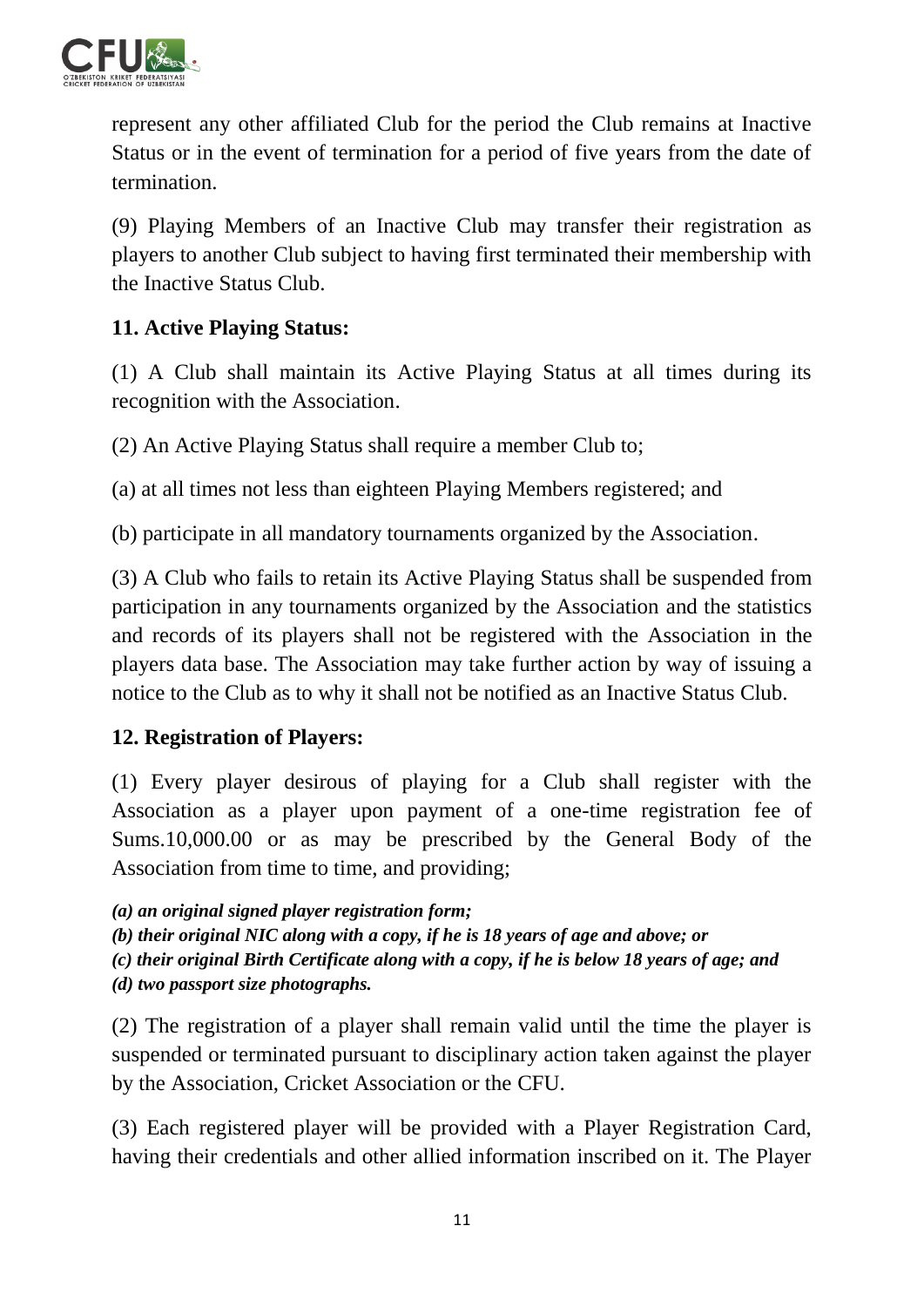

Registration Card must be carried by the player to all the matches of a registered tournament and submit for verification by the match officials.

(4) A lost registration card must be reported to the Association for replacement and a replacement card shall be issued within seventy two hours on payment of prescribed charges.

(5) A Club shall register with the Association each year before 1st August all its Playing Members in the manner prescribed subject to the player being a validly existing registered player with the Association and having been issued a Player Registration Card and maintain their valid registration at all times during the year. The registration shall be valid for the relevant playing year only.

(6) The Club shall pay a fee of Sums.10,000.00 per player per year or as may be prescribed by the General Body of the Association from time to time, for registration of each Playing Member. The Association shall within three (3) working days register the Playing Members submitted by the Club unless an objection is raised or the player cannot be validly registered, notice of which shall be immediately issued to the Club.

(7) Prior to registration is approved the Playing Member cannot represent the Club in any official tournament.

#### **13. Transfer of Players:**

(1) A registered Playing Member may transfer to another Club during the prescribed transfer window as approved by the CFU.

(2) A Playing Member may be transferred from one Club to another by submitting a transfer application to the Association accompanied with the transfer fee as may be prescribed annually by the General Body of the Association.

(3) The transfer application shall be accompanied with a consent to transfer signed by the Playing Member and their parent or transferor Club.

(4) The Association shall register the transfer subject to fulfillment of the prescribed requirements within three (3) working days of being submitted to the Association.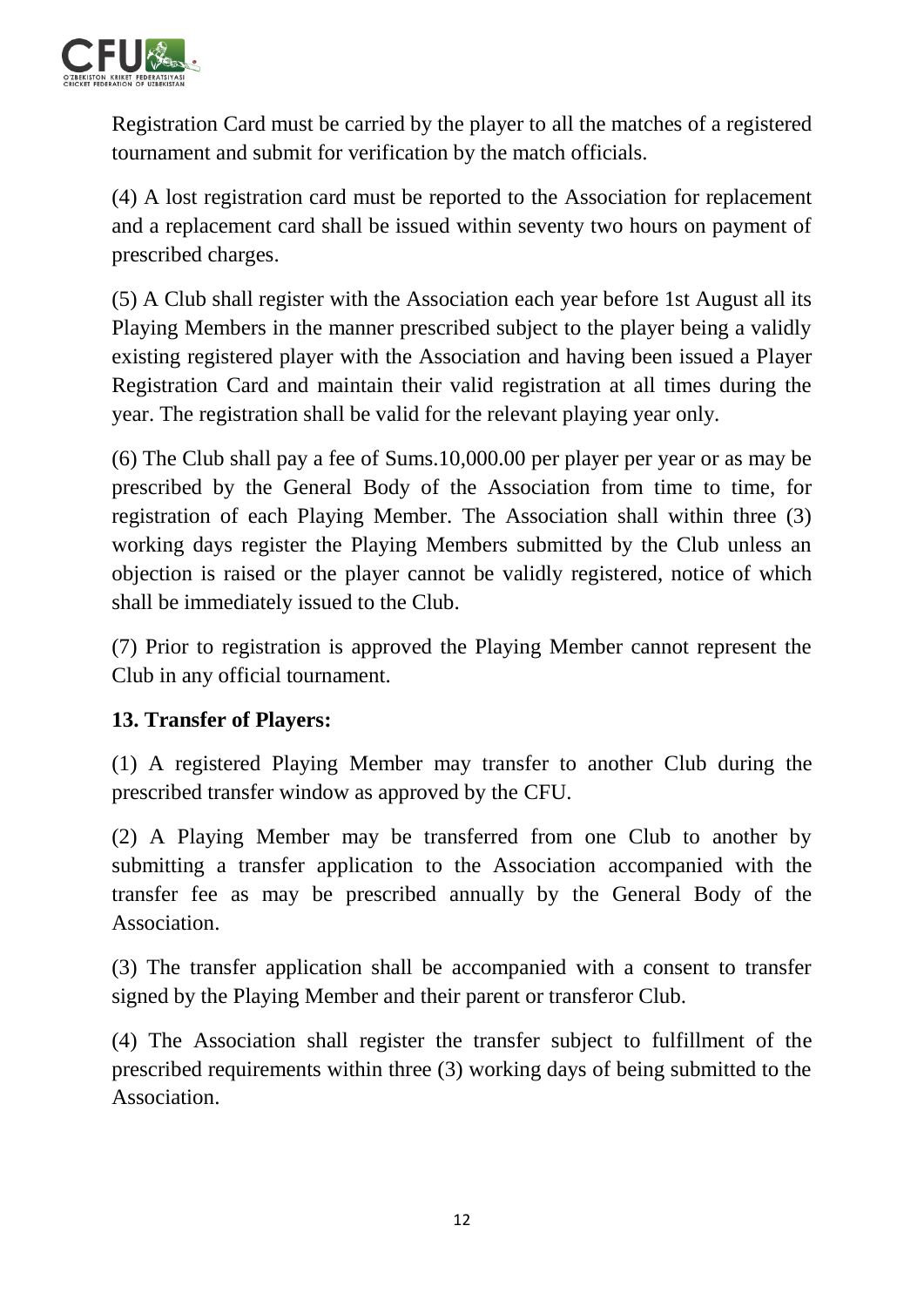

(5) The transferred Playing Member shall be permitted to play for the transferee Club during the ongoing season subject to the Playing Member not being permitted to appear for two Clubs in the same tournament.

## **14. Participation in Tournaments:**

(1) All the Member Clubs shall participate in all mandatory tournaments organized by the Association subject to criteria for each tournament prescribed by the Association.

(2) The Association shall charge and the Clubs shall pay, the prescribed fee for participation in a tournament. The Association may on the application of a Club seeking deferment of fee due to hardship direct for the fee to be paid in installments subject to such installments not being for a period later than the end of the Financial Year of the Association.

(3) The Association may offer prize money for individual awards and team performance during a tournament. The said prize money shall be paid to the Club or the individual as the case maybe.

#### **15. Upgrade and Downgrade of Recognition:**

(1) A Club may apply at any time to the Association to have its recognition status upgraded or downgraded between the defined categories of recognition. An applying Club shall pay a fee of Sums.300,000.00 or as may be prescribed by the General Body of the Association from time to time.

(2) The recognition of a Member shall be upgraded to a higher category of recognition if such Member fulfills the criteria applicable to such category prescribed under these Rules and the recognition of a Member may be downgraded to a lower category prescribed under these Rules if the Member is unable to any longer meet the prescribed criteria of its existing category of recognition.

(3) Upon an application for upgrade or downgrading of recognition, the Association shall direct an Inspector to conduct an Inspection to verify the status and submit an Inspection Report.

(4) All provisions of Rule 7 shall apply mutatis mutandis to an Inspection carried out under Rule 14.